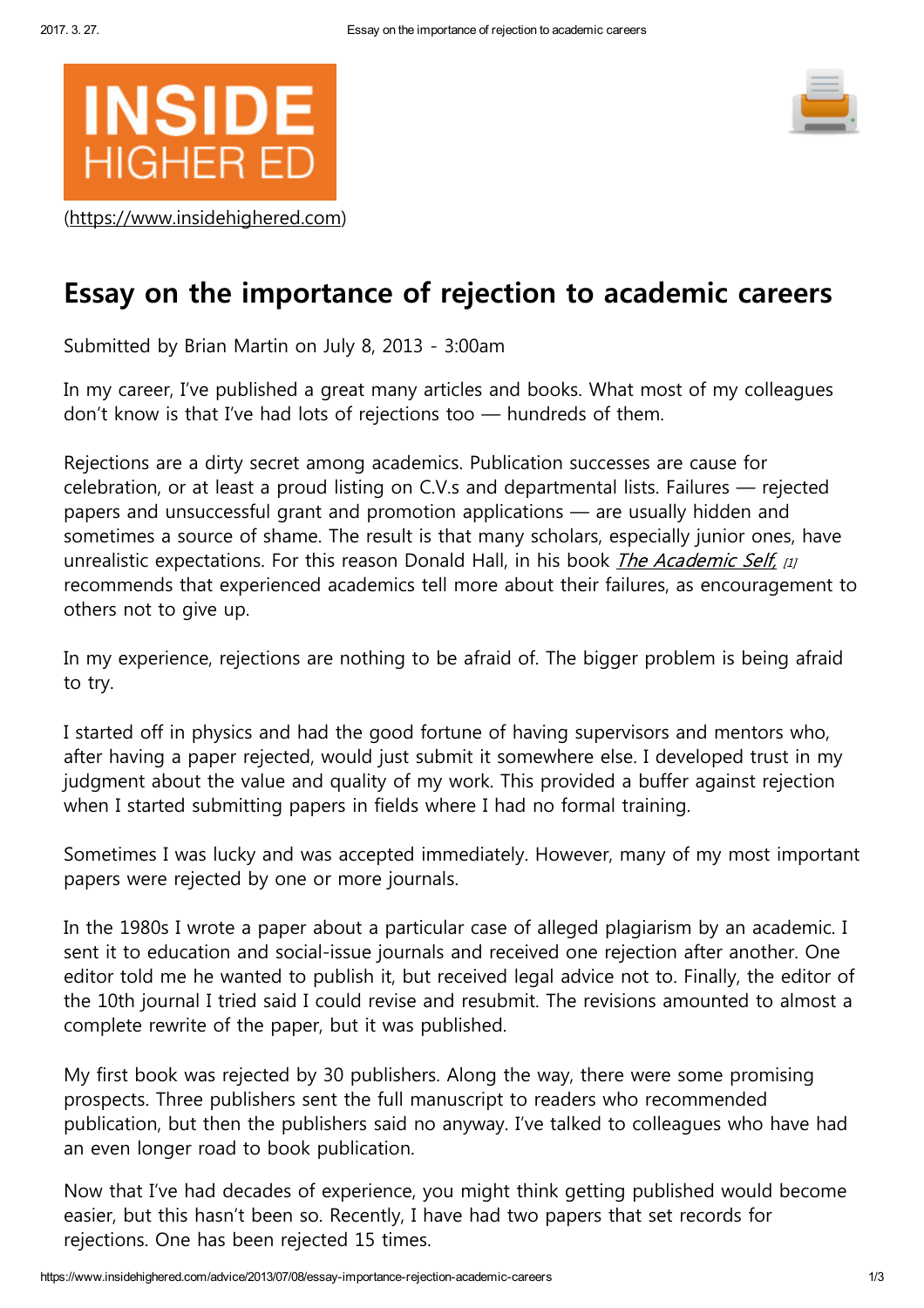Is there any pattern to the rejections? Perhaps the rejected submissions really were of poor quality, or maybe they were too unorthodox or daring. However, looking over the papers repeatedly rejected compared to those accepted by the first journal I tried, I can't see any consistent pattern. Rejection seems almost a random occurrence.

I'm a steady and conscientious researcher, and the quality of my work doesn't vary a lot. Before submitting papers, I always send drafts to colleagues for comment, so the submitted version has been well-scrutinized and polished before editors and referees ever see it. After a rejection, I examine the readers' comments for ideas to improve the paper before trying another journal. It can be a long road.

Only recently did I discover research showing that, for success in careers, persistence in the face of failure is as important as intelligence. Matthew Syed, a table tennis champion whose book *Bounce* is a popular treatment of research on expert performance, gives the example of elite figure skaters. Those who regularly attempt jumps beyond their ability have the most falls during practice, whereas those who don't push their limits don't fall as often, but at the cost of not achieving their potential.

Persistence in seeking publication in a journal has two main steps. The first — the hardest for many — is initially submitting a paper. The second step occurs after a rejection: persistence is a matter of considering the comments from the editor and referees, making changes if desired, finding another journal and sending off the paper. It's quite straightforward, requiring work to be sure, but seldom an intellectual challenge.

The biggest difficulty is psychological. I know some top scholars who refuse to submit papers to journals because they can't handle referees' comments and rejections.

I know many junior scholars who are terrified of rejection and are caught in a syndrome of counterproductive perfectionism and low output. The problem is feeling rejection of a submission as a personal failure. That indeed is hard to stomach.

My approach is to treat the submission process as a game of strategy. It's about convincing editors and referees that a paper is worthwhile in order to gain access to a credible platform. Submitting a paper to a journal is my move. I wait for the journal's move, and continue accordingly.

The key here is to distinguish the paper from myself. The paper is my work, not me. If it is rejected, I don't consider this a personal failing. In playing a game of tennis, it would be silly to give up after losing a point or even a match. The key is to keep practicing and keep playing.

Even so, it can be discouraging to put a lot of work into a piece of work and receive dismissive comments. So I take a few days or weeks to digest the disappointment and plan my next move.

Jeff Schmidt, author of *Disciplined Minds*, suggested a useful way to reframe a rejection. When I told him that one of my papers had been rejected by several top science journals, he told me the loss was theirs — they had missed out on a valuable contribution.